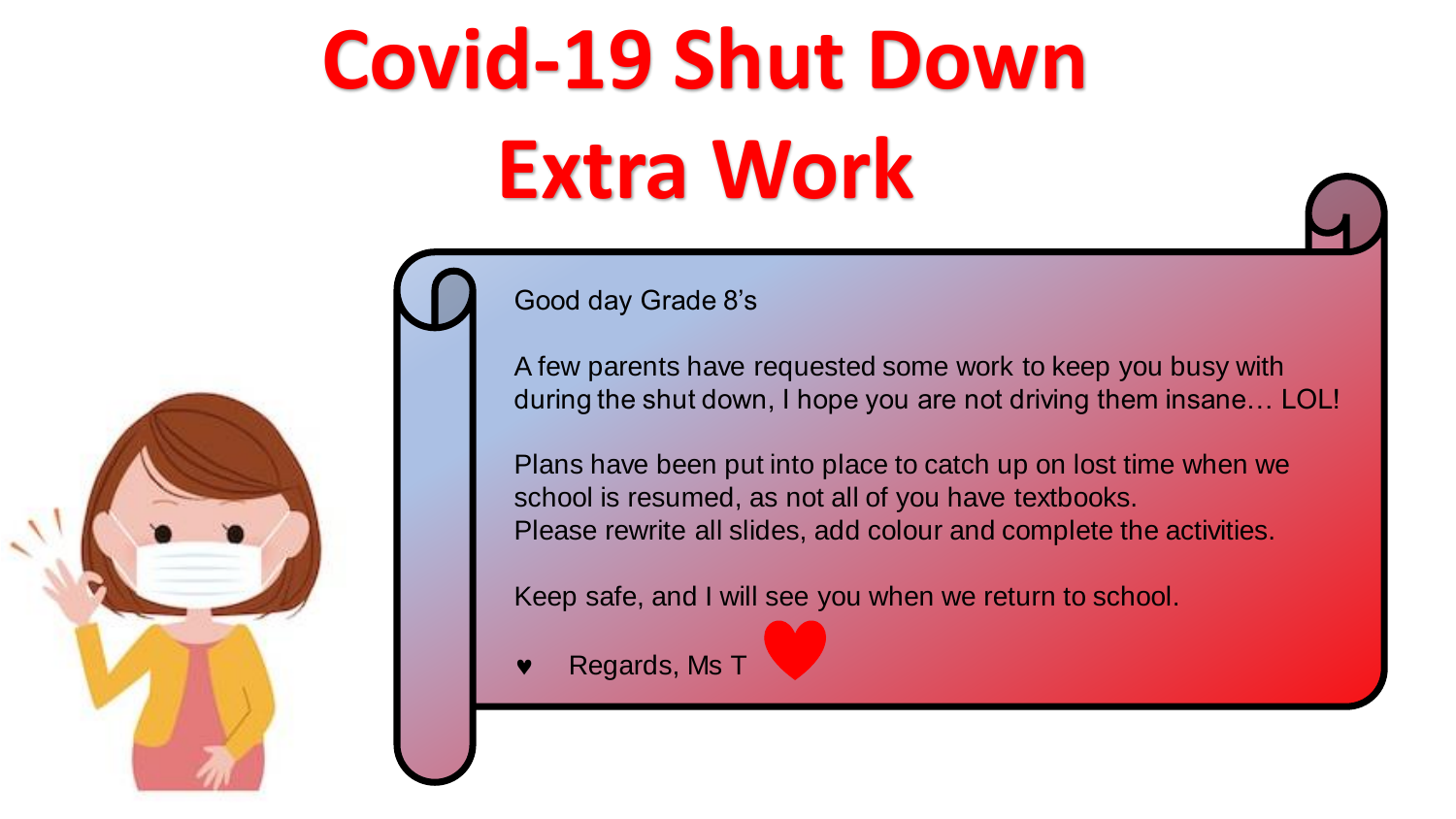Date: **Language Structures** (Covid-19 Shut Down Extra Work)

#### • **ADJECTIVES:**

A word naming an attribute of a noun.

Sweet, angry, naughty.

#### • **COMPARATIVE ADJECTIVES:**

The comparison of one noun to another noun. In other words, comparing two things. The words ''more and less'' can be used in comparison.

• My burger is big, but my brothers burger is bigger.

#### • **SUPERLATIVE ADJECTIVES:**

The comparison of three or more nouns. In other words, comparing three or more things. The words ''more, less, most and least'' can be used in comparison

• I have a nice phone although Thandi's phone is nicer, but Mpho's phone is the nicest.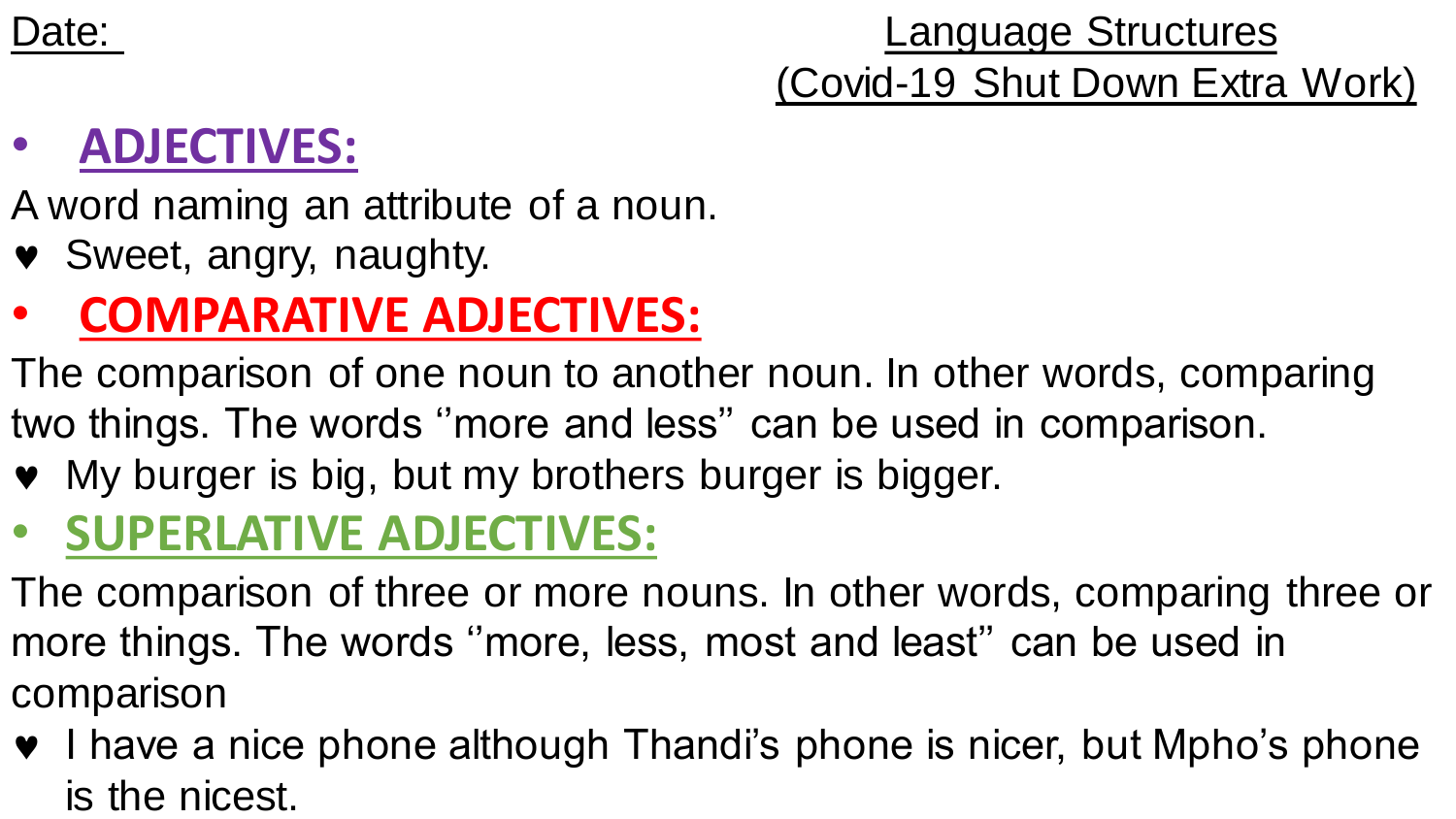

#### Redraw and complete the table below:

| <b>Adjective</b> | <b>Comparative Adjective</b> | <b>Superlative Adjective</b> |
|------------------|------------------------------|------------------------------|
| <b>Bad</b>       |                              |                              |
|                  | <b>Better</b>                |                              |
| Far              |                              |                              |
| Embarrassed      |                              |                              |
| <b>Tired</b>     |                              |                              |
|                  | More anxious                 |                              |
|                  |                              | <b>Most</b>                  |
|                  |                              | <b>Tallest</b>               |
|                  | Less                         |                              |
| Important        |                              |                              |

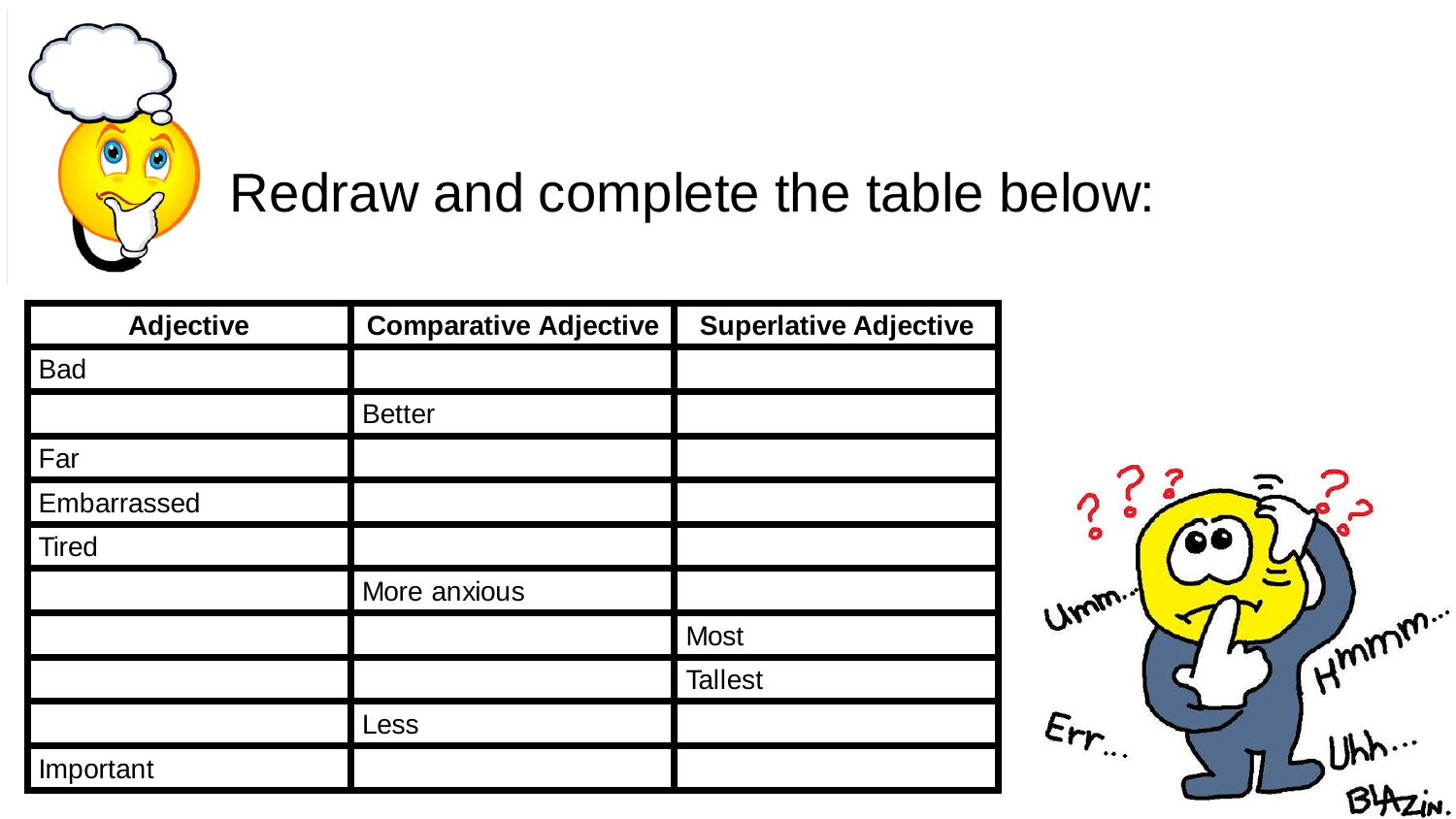#### • **NOUN:**

A noun is a word that functions as the name of some specific thing or set of things, such as living creatures, objects, places, actions, qualities, states of existence, or ideas.

- Children, classroom, pen, book, flower, fruit etc.
- **COMMON NOUNS:**
- A common noun is a non-specific **person**, place, or thing.
- Dog, girl, country, man, highlighter.

## • **PROPER NOUNS:**

A **proper noun** is a **noun** that references a specific person, place, thing, animal or idea.

South Africa, Lethabo, Krugersdorp, N. Diederichs, Mr Strauss.

#### **Complete the activity by rewriting the passage:**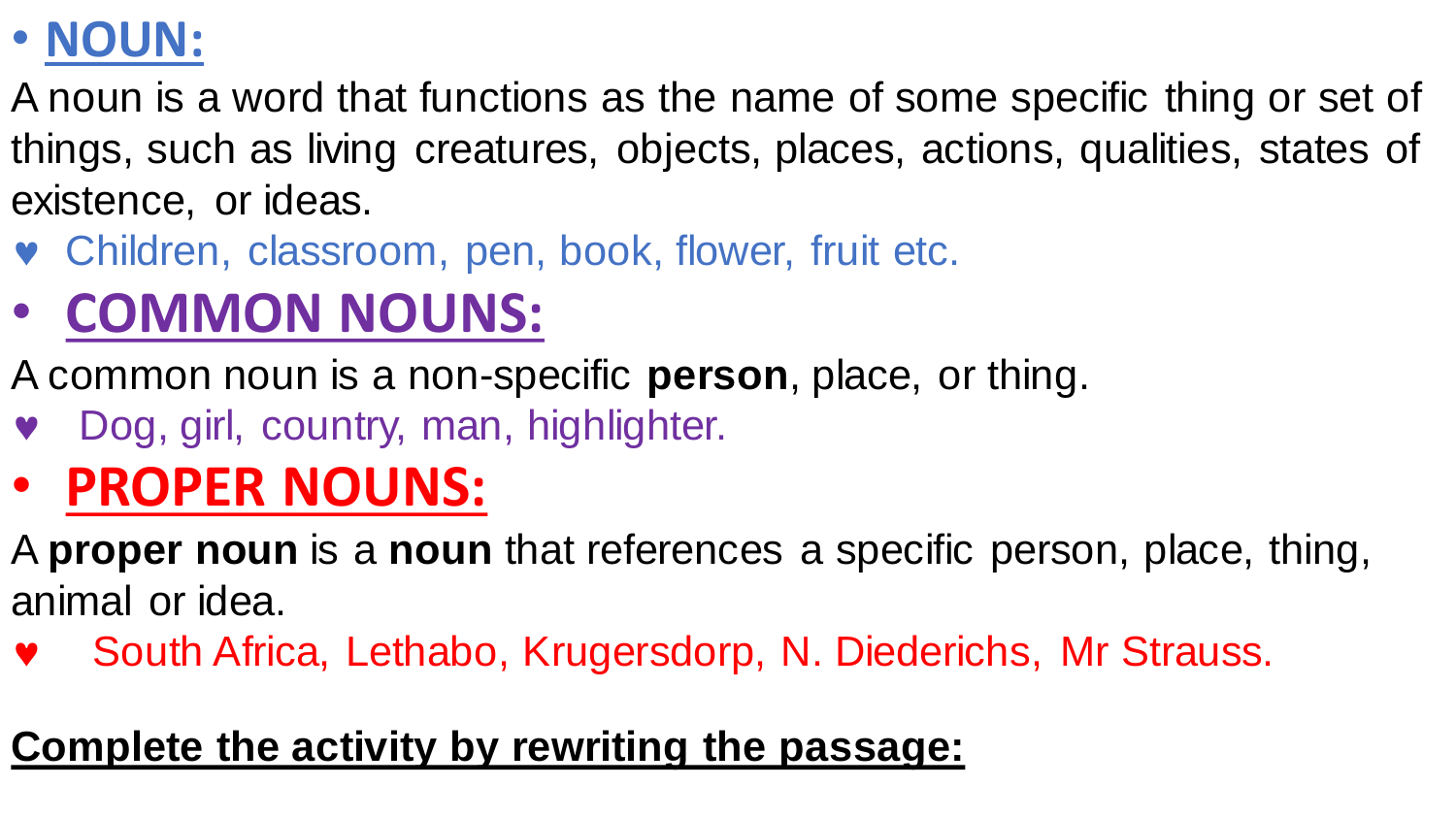#### Common or Proper?

Directions: Read the paragraph below. Underline the proper nouns. Circle the common nouns. Correct the capital letters of the proper nouns.

clemens was born in florida, missouri, in 1835, and grew up in nearby hannibal, on the mississippi river. His father died in 1847, leaving the family with little financial support, and clemens became a printer's apprentice, eventually working for his brother, orion, who had set himself up in hannibal as a newspaper publisher at the hannibal journal. After a year spent setting type for newspapers on the east coast, clemens returned in 1854 to rejoin orion, who by this time had moved on to start a paper in keokuk, iowa. Through all his years in the printshop, clemens tried his hand at composing humorous pieces, using the heavy-handed techniques of local colorists who were popular at the time. By 1856, he was accomplished enough to receive a commission from the keokuk saturday post for a series of comical letters reporting on his planned travels to south america. But on his way down the mississippi, clemens temporarily abandoned his literary ambitions to take up a trade he had dreamed about as a boy. He apprenticed himself to become a riverboat pilot on the pennsylvania, and after 18 months of training, spent the

next three years navigating the mississippi's ever-changing waters.







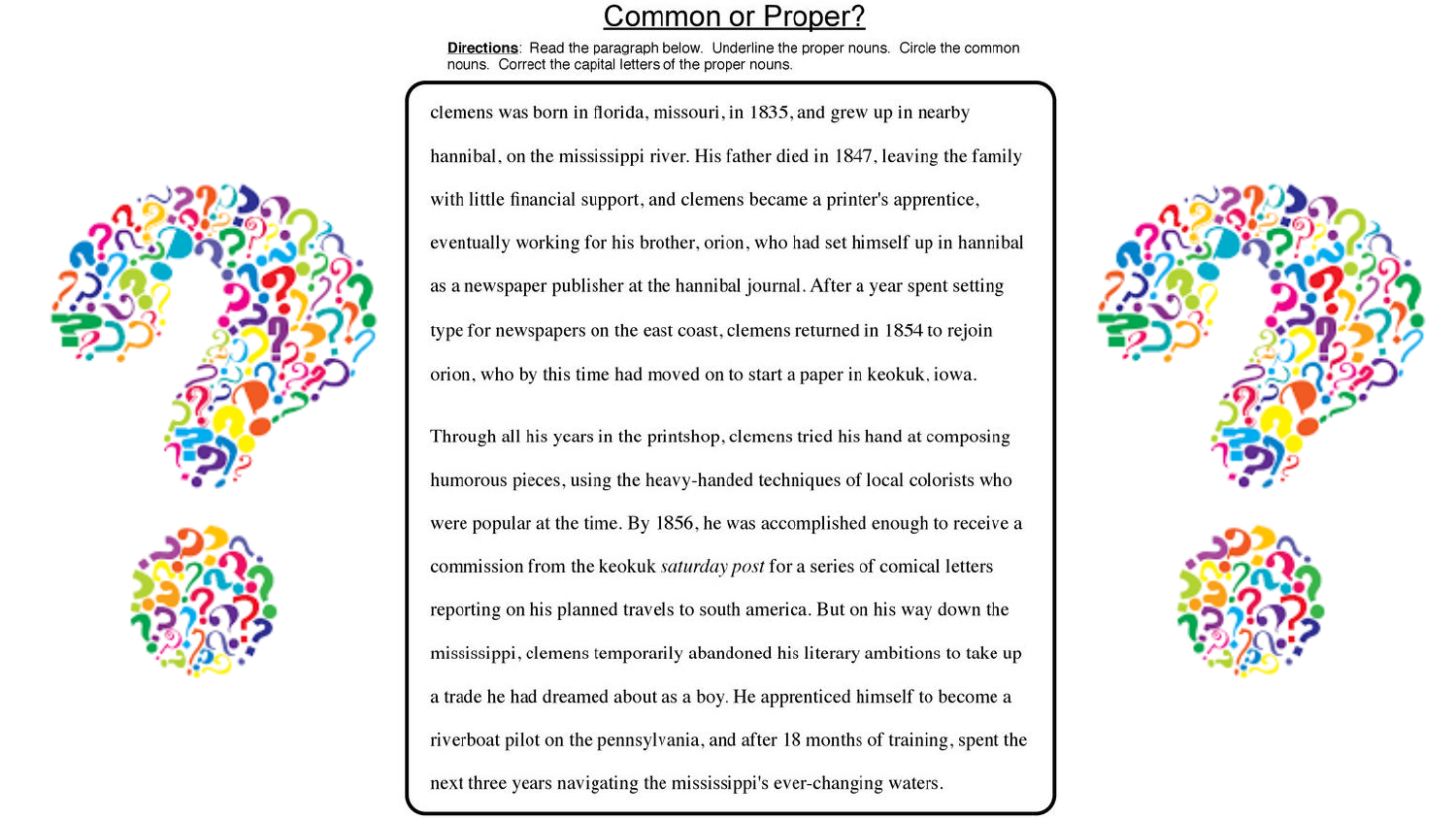## **PRONOUNS**

#### • **PERSONAL PRONOUNS**

Personal pronouns are pronouns that are associated primarily with a particular grammatical person – first person, second person, or third person. v, you, he, she, it, they, her, me, him, us and them.

#### • **RELATIVE PRONOUNS**

Is a type of pronoun that often introduces dependent clauses in sentences

Who, whoever, whom, whomever, that, which, when, where, and whose.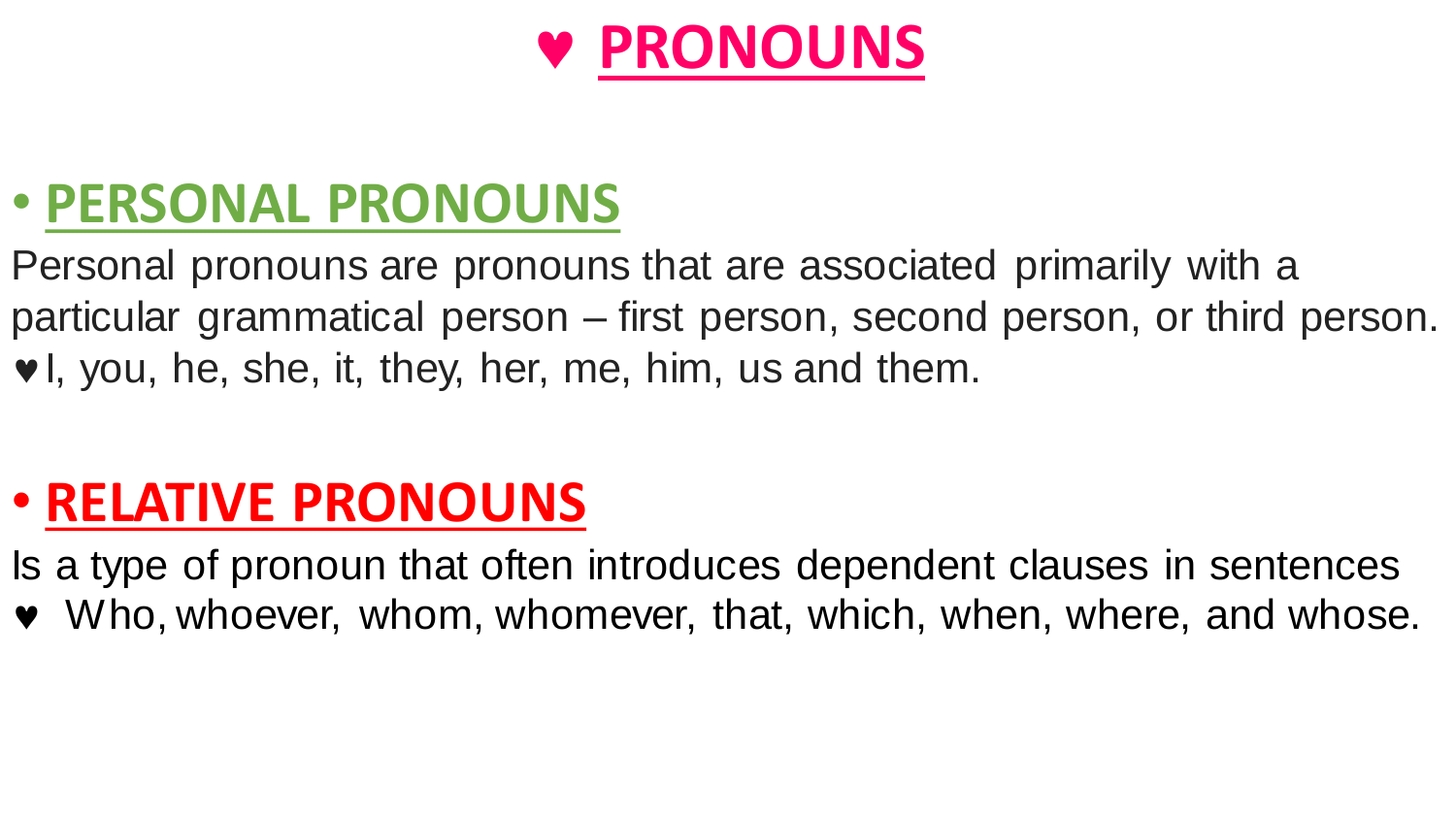

### Redraw table and tick the correct box

| <b>Word</b> | <b>First Person</b> | <b>Second Person</b> | Third Person |
|-------------|---------------------|----------------------|--------------|
|             |                     |                      |              |
| You         |                     |                      |              |
| He          |                     |                      |              |
| She         |                     |                      |              |
| It          |                     |                      |              |
| They        |                     |                      |              |
| Her         |                     |                      |              |
| Him         |                     |                      |              |
| Us          |                     |                      |              |
| <b>Them</b> |                     |                      |              |